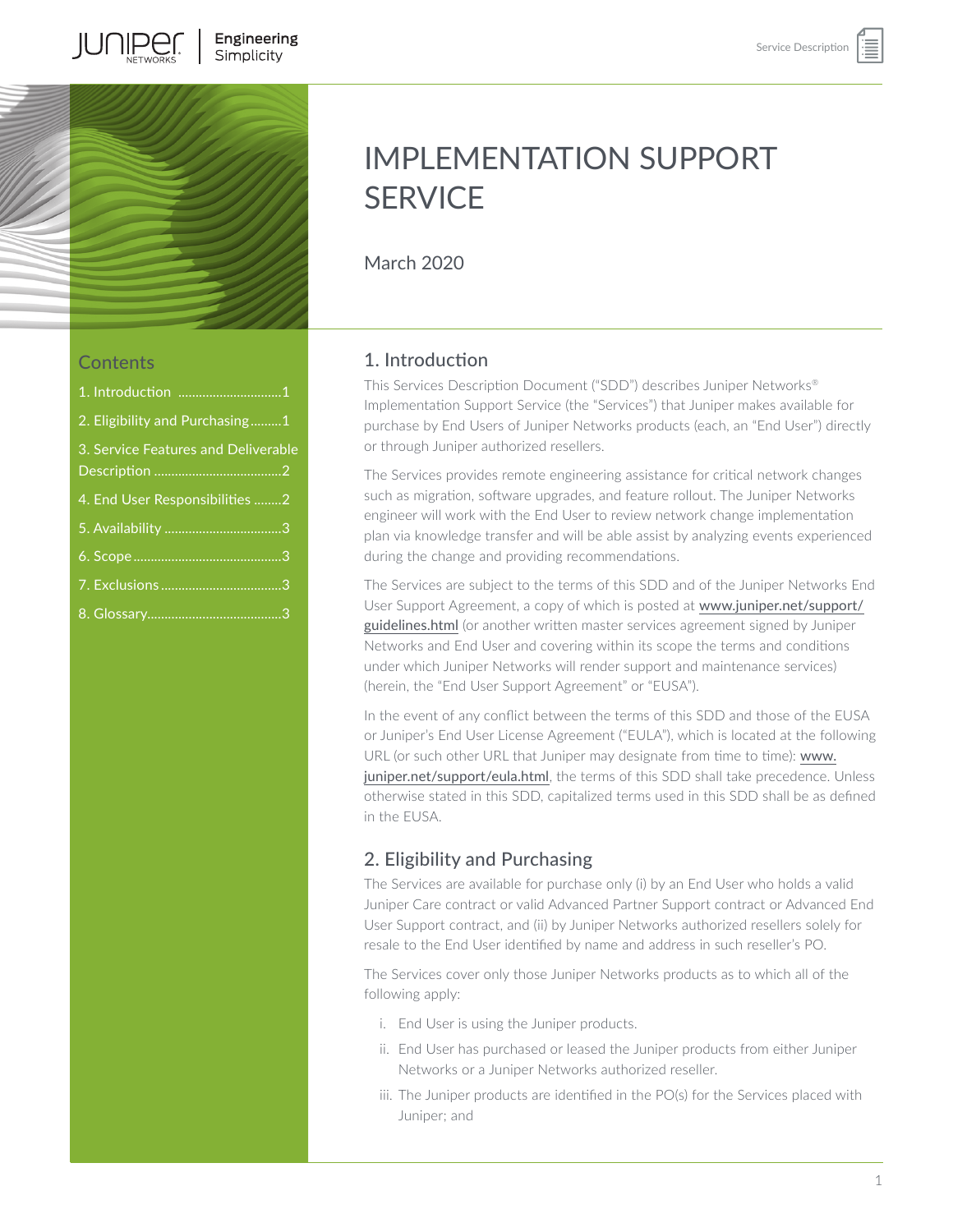<span id="page-1-0"></span>iv. The Juniper products and the address of their installation site have been properly registered with Juniper by serial number

The Service can be purchased by the End User using any one of the following methods:

- i. Using the Service specific SKU published on the Juniper published pricelist; or
- ii. Using Flexible Services Credits (FSC) with value equivalent to the list price of the Services SKU published on the Juniper published pricelist; or
- iii. By redeeming Advanced Services Credits (ASC) for each Services request.

Note, however, that in some scenarios (e.g., language services), the purchase price for Services may exceed what is set forth on Juniper's published pricelist. For further information, please contact your local Juniper partner, Juniper field sales manager or your assigned Juniper service business manager.

# 3. Service Features and Deliverable Description

As part of this Services, Juniper will assess the End User's Services request to ensure the requested activities can be delivered within the scope of the Services. After Juniper's initial assessment, if the scope of requested activities exceeds the scope of the Services, and hence the purchase price therefor set forth on Juniper's published pricelist, the End User will be notified accordingly in writing and may be given the option to receive the out-of-scope activities for an additional fee. For further information, please contact your local Juniper partner, Juniper Networks field sales manager or your assigned Juniper service business manager.

Assuming the End User's Services request has been assessed and determined by Juniper Networks to be in-scope, Juniper Network will use commercially reasonable efforts to provide technical assistance to the End User for the following services use cases (other use cases may be considered provided that they are mutually agreed to in writing by the parties):

#### **3.1.** Network Change Implementation Support

Juniper engineers will work with the End User during the network change implementation window and assist the End User with any questions, concerns or problems experienced during the implementation. Juniper engineers will perform the following key activities:

3.1.1. Assign a designated Juniper Networks engineer to address any question, concern or issue raised by the End User during network change implementation.

- 3.1.2. If escalated by the End User, diagnose and remotely troubleshoot unforeseen issues that may arise during implementation.
- 3.1.3. Recommend solutions to any identified issues and provide support for any proposed solution implementation.
- 3.1.4. Transition any outstanding issues following the change control maintenance window to a Service Manager (if available) for follow-up and escalation to engineering and Juniper Networks technical support teams.

#### 3.2. Post Network Change Review

- 3.2.1. Juniper Networks engineers discuss the network change with the End User to assess the success and possible areas of improvement if appropriate.
- **3.2.2**. Setup and coordinate a post network change review with the End User to discuss the network change compared with the original goal and agree changes to the plan for future changes if the review highlights areas requiring additional change.

#### 4. End User Responsibilities

Juniper Network's obligation to provide the applicable Service is conditional upon the End User meeting the following obligations. The provision of the Service assumes that the End User will:

- Provide remote connection to their network to enable Juniper Networks engineers to provide diagnostics on potential issues escalated during implementation
- Provide a written notification at least fourteen days (14 days) in advance of the network change
- Provide a detailed network change implementation plan and deployment schedule.
- Provide information on the current network design, software releases and configurations running in End User's network infrastructure.
- Provide maintenance window information and any business or technical constraints End User may have
- Provide a primary and backup technical contact who will be responsible for providing the network information required for the Service deliverables in this offering
- Participate in ongoing communications with Juniper Networks' primary contact(s) that will help in the delivery of the Service deliverables in this offering
- Ensure that the requirements identified for the proper working of the Juniper Networks' solution are in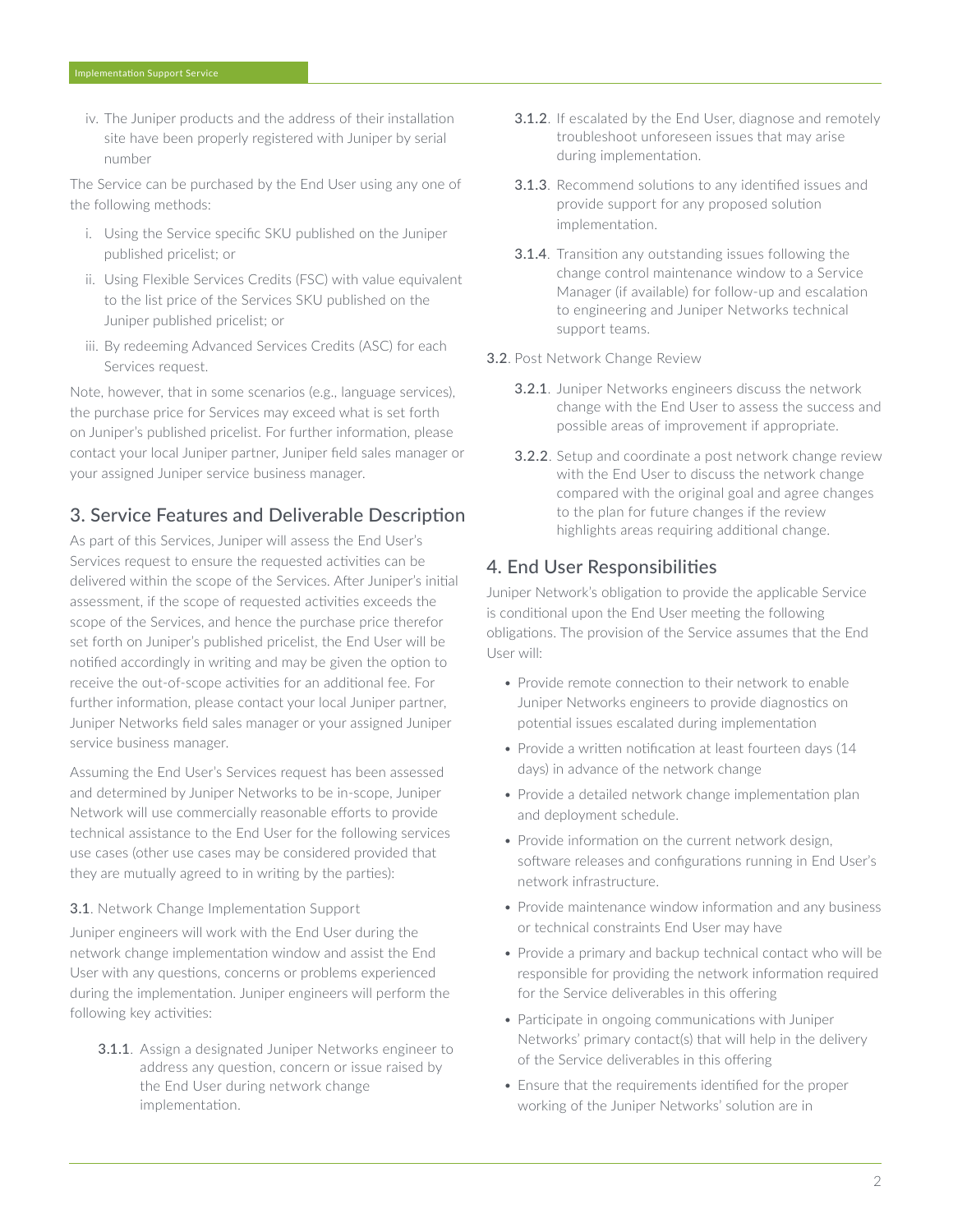<span id="page-2-0"></span>place. These requirements may be documented in the product documentation or user guides or additional recommendations communicated by the Juniper Networks team from time to time for proper delivery of Juniper Networks' services.

- Advise Juniper of any information Juniper may reasonably request about the execution of the Services throughout the delivery thereof. If third party participation and cooperation is required in order for the End User to perform the End User responsibilities, End User shall be responsible for securing such participation and cooperation.
- End User shall provide written notice to Juniper Networks as soon as it becomes aware or has reason to believe that the End User will not meet any of the End User responsibilities.

#### 5. Availability

- Services shall be delivered remotely from an authorized Juniper location unless otherwise specified in writing.
- All Services deliverables in this offering are available in English only unless otherwise specified in writing by Juniper
- Services, which are delivered remotely, are available for any End User location (excluding countries listed in Group E under the U.S. Export Administration Regulations (currently, Cuba, Iran, North Korea, Sudan, and Syria) and any other countries as to which the furnishing of such Services may be prohibited by law or regulation
- Service shall be delivered during the hours of 9:00 a.m. to 5:00 p.m., local time, Monday through Friday, excluding Juniper-observed holidays.
- Juniper's obligation to perform any particular Services hereunder is contingent upon Juniper receiving from End User such cooperation, network access, consents, information, and materials that Juniper may reasonably request to enable Juniper's proper and efficient performance of such Services and to enable Juniper to do so in compliance with all applicable laws and regulations.

## 6. Scope

- 6.1. End User understands and agrees that Juniper Networks may, in its sole discretion, subcontract the performance of the Services
- 6.2. The unit price for the Services is limited to one (1) maintenance window (which window cannot exceed a continuous period of more than five (5) hours) during any 24-hour period).
- 6.3. Any onsite presence requested by the End User will be at Juniper's sole discretion and, if such request is accepted in writing by Juniper, an additional price specified to the End User in writing by Juniper will apply.
- 6.4. The Services are limited to the network activities related to Juniper products in the End User's network.

## 7. Exclusions

Juniper Networks is not obligated to provide Services for any of the following:

- Problems with products or software or parts thereof that are past their End of Support (as provided for in the Juniper's EOL/EOS Policies) date.
- Unauthorized third-party products.
- Gray market products.
- End User or third party modified software code
- Lab Testing\*
- Code Upgrade/downgrade Support and recommendations\*

*\* Separate services offerings available. For further information, please contact your local Juniper partner, Juniper Networks field sales manager, or your assigned Juniper service business manager*

#### 8. Glossary

JTAC: Juniper Technical Assistance Center